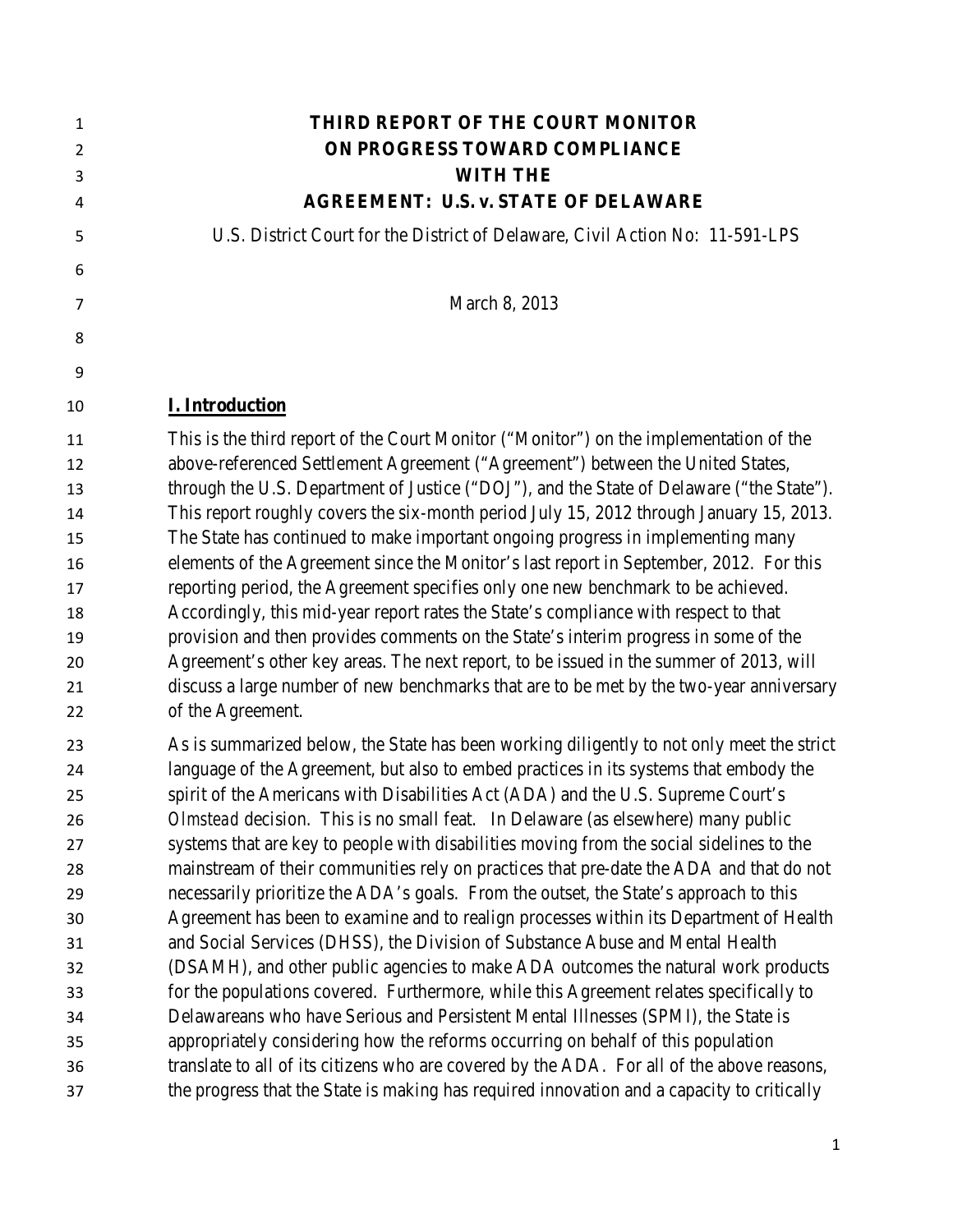| 38<br>39<br>40<br>41<br>42<br>43                                     | examine some longstanding practices. Not surprisingly, there have been—and, no doubt,<br>will continue to be—bumps in the road, some of which are noted in this report.<br>Furthermore, the broad scope and complexity of changes and new programs required by<br>the Agreement have meant that, on a practical level, every new challenge could not be<br>addressed at once. Nevertheless, the Monitor is pleased to report to the Court, to the<br>DOJ, and to the citizens of Delaware that the State is making admirable progress toward                                                                                                                                                                                                                                                                                                                                                                                                                                          |
|----------------------------------------------------------------------|---------------------------------------------------------------------------------------------------------------------------------------------------------------------------------------------------------------------------------------------------------------------------------------------------------------------------------------------------------------------------------------------------------------------------------------------------------------------------------------------------------------------------------------------------------------------------------------------------------------------------------------------------------------------------------------------------------------------------------------------------------------------------------------------------------------------------------------------------------------------------------------------------------------------------------------------------------------------------------------|
| 44                                                                   | meaningful compliance with the provisions of the Agreement. From the Governor's                                                                                                                                                                                                                                                                                                                                                                                                                                                                                                                                                                                                                                                                                                                                                                                                                                                                                                       |
| 45                                                                   | office, to the State agencies, and through various collaborations involving individuals                                                                                                                                                                                                                                                                                                                                                                                                                                                                                                                                                                                                                                                                                                                                                                                                                                                                                               |
| 46                                                                   | with SPMI, providers and other stakeholders, the Monitor has found widespread                                                                                                                                                                                                                                                                                                                                                                                                                                                                                                                                                                                                                                                                                                                                                                                                                                                                                                         |
| 47                                                                   | dedication to fulfillment of the ADA for citizens with SPMI or other disabilities.                                                                                                                                                                                                                                                                                                                                                                                                                                                                                                                                                                                                                                                                                                                                                                                                                                                                                                    |
| 48                                                                   |                                                                                                                                                                                                                                                                                                                                                                                                                                                                                                                                                                                                                                                                                                                                                                                                                                                                                                                                                                                       |
| 49                                                                   |                                                                                                                                                                                                                                                                                                                                                                                                                                                                                                                                                                                                                                                                                                                                                                                                                                                                                                                                                                                       |
| 50                                                                   | <b>II. Ratings of Compliance with the Agreement</b>                                                                                                                                                                                                                                                                                                                                                                                                                                                                                                                                                                                                                                                                                                                                                                                                                                                                                                                                   |
| 51<br>52                                                             | Only one provision of the Agreement has a target date falling within the period covered<br>by this report:                                                                                                                                                                                                                                                                                                                                                                                                                                                                                                                                                                                                                                                                                                                                                                                                                                                                            |
| 53                                                                   | <b>Intensive Case Management</b><br>III.G                                                                                                                                                                                                                                                                                                                                                                                                                                                                                                                                                                                                                                                                                                                                                                                                                                                                                                                                             |
| 54<br>55<br>56<br>57<br>58                                           | By July 1, 2012 the State will develop and begin to utilize 3 ICM<br>I.<br>teams.<br>By January 1, 2013, the State will develop and begin to utilize 1<br>П.<br>additional ICM team.                                                                                                                                                                                                                                                                                                                                                                                                                                                                                                                                                                                                                                                                                                                                                                                                  |
| 59                                                                   | <b>Substantial Compliance.</b>                                                                                                                                                                                                                                                                                                                                                                                                                                                                                                                                                                                                                                                                                                                                                                                                                                                                                                                                                        |
| 60<br>61<br>62<br>63<br>64<br>65<br>66<br>67<br>68<br>69<br>70<br>71 | The State has exceeded the requirements of this provision in that there are<br>currently 5 Intensive Care Management (ICM) teams statewide. These teams are<br>designed to serve individuals with SPMI who have significant needs, but who do<br>not require ongoing services on the level provided by Assertive Community<br>Treatment (ACT) programs. Because ICM is a new service that was launched<br>concurrently with new ACT teams and other community programs, it has taken<br>some time to sort through who can be most effectively served in what elements of<br>the evolving community service array. Partly as a consequence and partly as a<br>result of population density, in the southern parts of the state ICM teams are not<br>yet being fully utilized. DSAMH is working with providers to bring the use of<br>these programs to full scale. As of December, 2012, about 500 individuals were<br>receiving active intensive care management through these teams. |
| 72                                                                   |                                                                                                                                                                                                                                                                                                                                                                                                                                                                                                                                                                                                                                                                                                                                                                                                                                                                                                                                                                                       |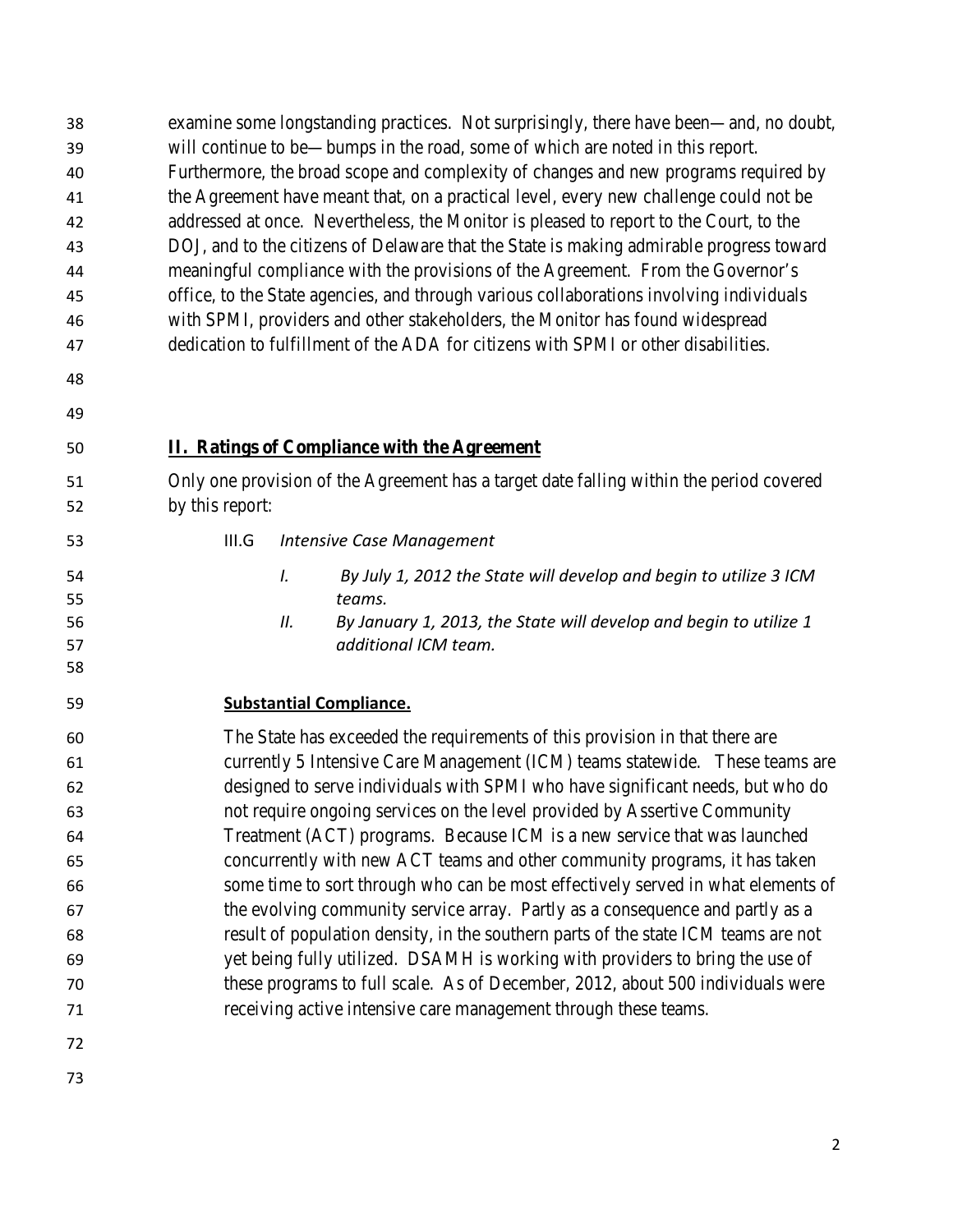#### **III. Progress on Other Provisions of the Agreement**

 The following discussion concerns provisions of the Agreement that do not have benchmarks to be achieved during the period covered here and do not require new ratings of compliance, but where there is work of particular significance to be reported. Unless otherwise noted, the findings, ratings and recommendations from the Monitor's September, 2012 report continue to apply to the State's efforts with respect to all provisions of the Agreement, including those not discussed below.

#### **A. Data Systems**

 Previous reports of the Monitor have noted that Delaware is hampered by very much outmoded data systems, many of which operate in isolation from each other and which capture data that are not timely. As a result, DSAMH has had to expend considerable staff time in manually compiling basic information that is needed for routine quality control and planning, and for reporting compliance with respect to many aspects of the Agreement. A much needed comprehensive overhaul of the DHSS's electronic data systems is underway; this should vastly improve the quality and timeliness of data both within and across governmental divisions. It also entails initiation of electronic medical records, which will dramatically improve access to information that is critical to service provision and quality management.

 The scope of this modernization effort is such that, realistically, a fully functional integrated data system is years off. However, to address some of the key data requirements that are immediate, the Monitor has been working with the State to devise some interim work-arounds. The Target Priority Population List, discussed below, is one such example.

 Recommendation: The plans that are under way appear to be moving DHSS in the direction of having a much more coherent and efficient flow of important information. It is safe to say that the past 18 months of implementation of the Agreement have reinforced an appreciation for analytic capacity within DSAMH, particularly the need for an individual who is not only fluent with information technology, but also with the complexities of service delivery systems affecting individuals with SPMI. Staff members of DSAMH certainly are knowledgeable about mental health services and related supports, but they have been working in an environment where today's information technology has not been meaningfully embedded. Critical information is still being conveyed in ways that don't lend themselves to aggregate analysis, such as through email or fax. As an example, up until recently, determining whether or not individuals were being discharged from DPC into integrated settings consistent with the Agreement required tedious searching through paper hospital records, checking what type of housing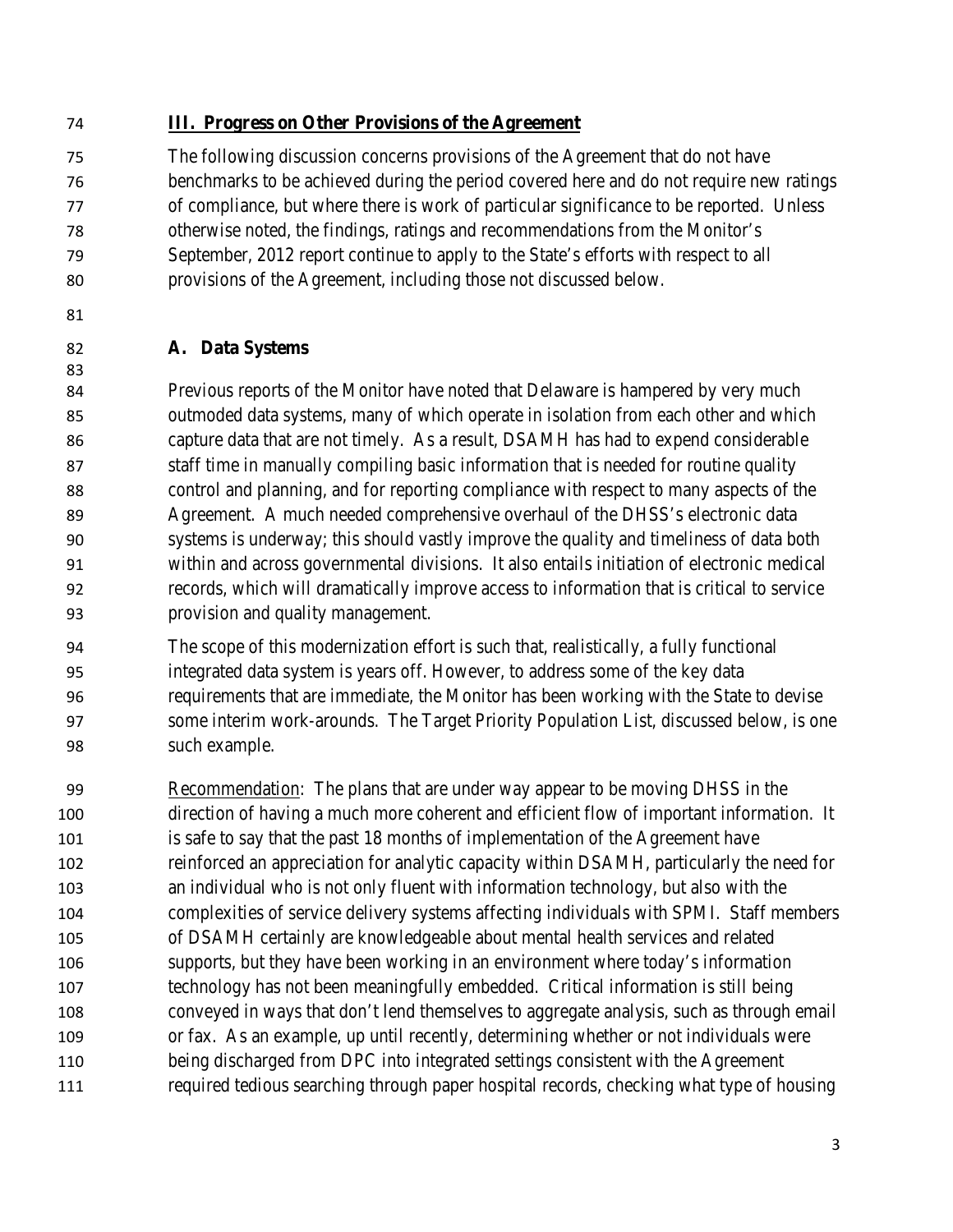exists at specific street addresses, manually entering this information into a spreadsheet, and then reformatting this information so it could be incorporated in the Target Priority Population List (see below). That issue is now largely resolved, but the resolution is part of a number of piecemeal fixes in response to a very broad array of routine data needs. Fully integrating information technology in DSAMH's operations and ensuring that the Division derives maximal benefits for service delivery, cost effectiveness. and quality oversight will require expertise that can drive a much needed change in culture and re- education of the workforce. As the Monitor has noted in past reports, service delivery to Delawareans with SPMI occurs within an incredibly complex service system. Accordingly, both to address immediate needs and to ensure that the larger retooling of DHSS's data systems delivers to full advantage, it is very important that DSAMH have the analytic expertise to integrate both the information and the service delivery elements. The recommendations from earlier reports to bring the staffing capacity to DSAMH to allow for such analytic expertise not only remain, but are strongly suggested for action in 126 the near future.

# 

### **B. Target Priority Population List**

 Section II.B of the Agreement requires the State to develop a Target Population List that reflects several criteria placing individuals with SPMI at heightened risk of institutionalization and other poor outcomes. These criteria include current or recent psychiatric inpatient care through public programs, homelessness, emergency room use related to mental health or substance abuse issues, and arrests or incarceration. At the outset of the Agreement, Delaware's mental health system was in a position typical of state mental health departments nationwide with respect to data about these factors. DSAMH had fairly good information about individuals being served at Delaware Psychiatric Center (DPC) and people being served on an involuntary basis in the three private psychiatric hospitals (Institutions for Mental Disease, or "IMDs") with which it contracts. But the Division had very limited information about people with SPMI— including those individuals it already serves—who meet the Agreement's criteria for homelessness, emergency room use, or criminal justice involvement.

 Such information is not only essential to ensure that individuals covered by the Agreement are appropriately prioritized for services and supports, but is also critical to planning public services. Furthermore, unaddressed issues among individuals with SPMI result in avoidable public costs within mental health (e.g., preventable hospitalizations) and other systems (e.g., emergency room use, police involvement, and incarceration). In order to demonstrate the true social and fiscal impact of the reforms entailed in the Agreement, the State needs good measures of how these various factors change over the course of implementation.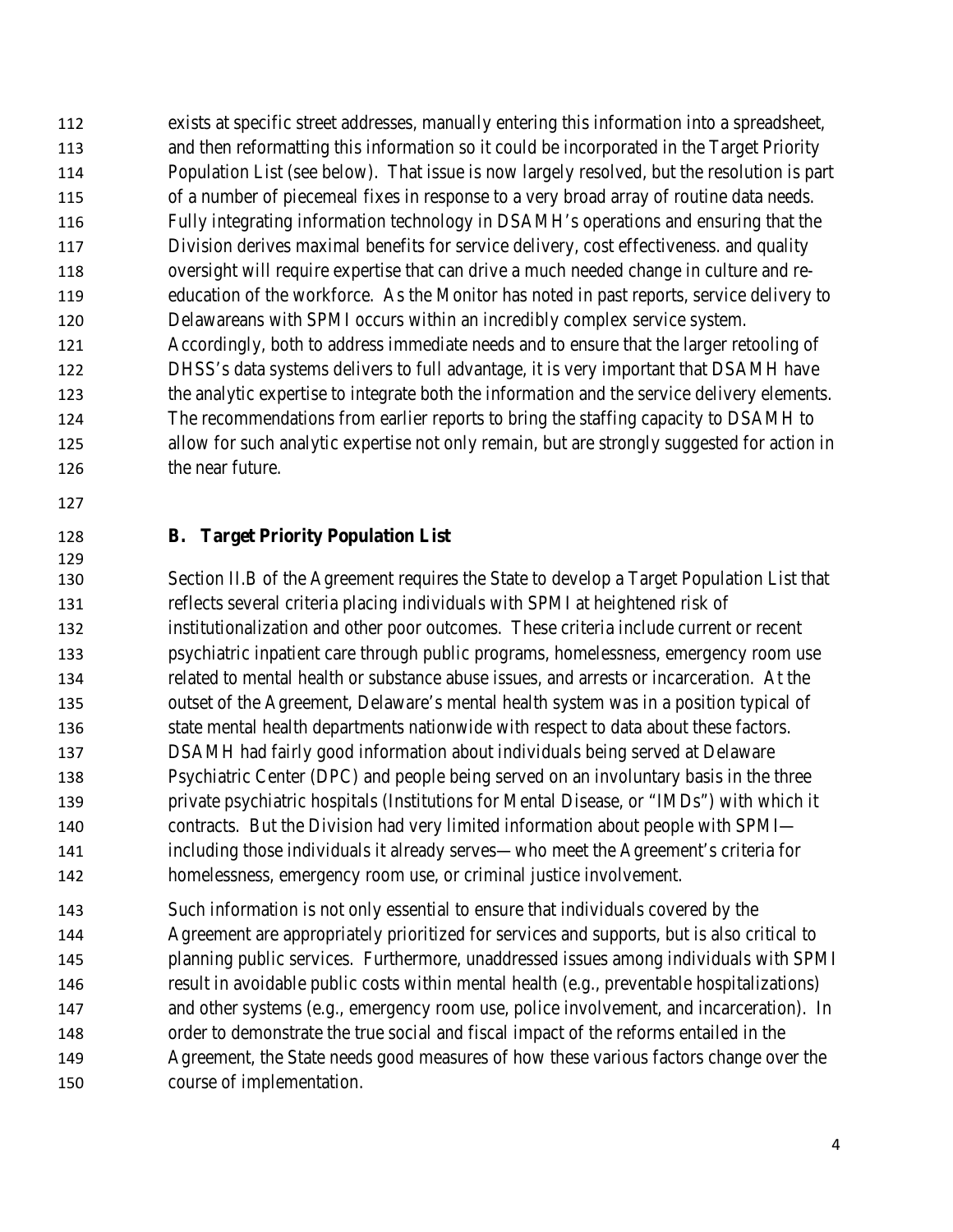- During the past six months, the State has redoubled its efforts to establish a comprehensive and accurate Target Population Priority List (TPPL). This has required working across systems to capture data on homelessness, emergency room encounters, and criminal justice (through the Delaware Criminal Justice Information System, or "DELJIS"). The data are not yet entirely in sync. For instance, while DSAMH is able to get daily data about arrests of individuals who are already on the TPPL, it is still working to get information on current inmates within the correctional system who have SPMI and will be re-entering their communities. DSAMH's information relating to emergency room use is based on Medicaid claims, which sometimes have time lags of several months. And data about psychiatric care in IMDs that is voluntary and is paid for 161 through Medicaid is still cumbersome to retrieve on a timely basis.
- Still, in a single spreadsheet, DSAMH now has information about over 7,000 individuals with SPMI who are prioritized for services under the Agreement. This represents about 700 additional individuals since the last report, many of whom had been served through the state's Medicaid or homeless services programs. Although the data will undoubtedly come to be further refined over time, a breakdown of the target population as of January 31, 2013 already demonstrates the far-reaching implications the reforms required by the Agreement can have. In keeping with its provisions, the following is a breakdown of individuals on the TPPL (individuals may be represented in more than one category):
- 

| 171 |                                               |  |
|-----|-----------------------------------------------|--|
| 172 |                                               |  |
| 173 | Intensive Community Services (e.g. ACT) 18.7% |  |
| 174 | Emergency Room use related to                 |  |
| 175 | Mental Health or Substance Abuse Issues27.9%  |  |
| 176 |                                               |  |
| 177 |                                               |  |

<span id="page-4-0"></span> The State is taking some noteworthy steps to better understand the factors that cause individuals to fall into these high-risk categories. For instance, DHSS has partnered with the State's Department of Public Health and the University of Delaware to review emergency room utilization statewide by people with SPMI, whether primarily for

 Criminal Justice Involvement data are understated. The percentage shown reflects arrest data of people who are otherwise on the TPPL during a period beginning two years before the agreement plus 81 individuals who were treated on DPC's forensic unit (Mitchell) during this same time frame. Not represented are individuals who were arrested or incarcerated, but not already appearing in at least one of the other categories. DHHS is working to resolve this issue.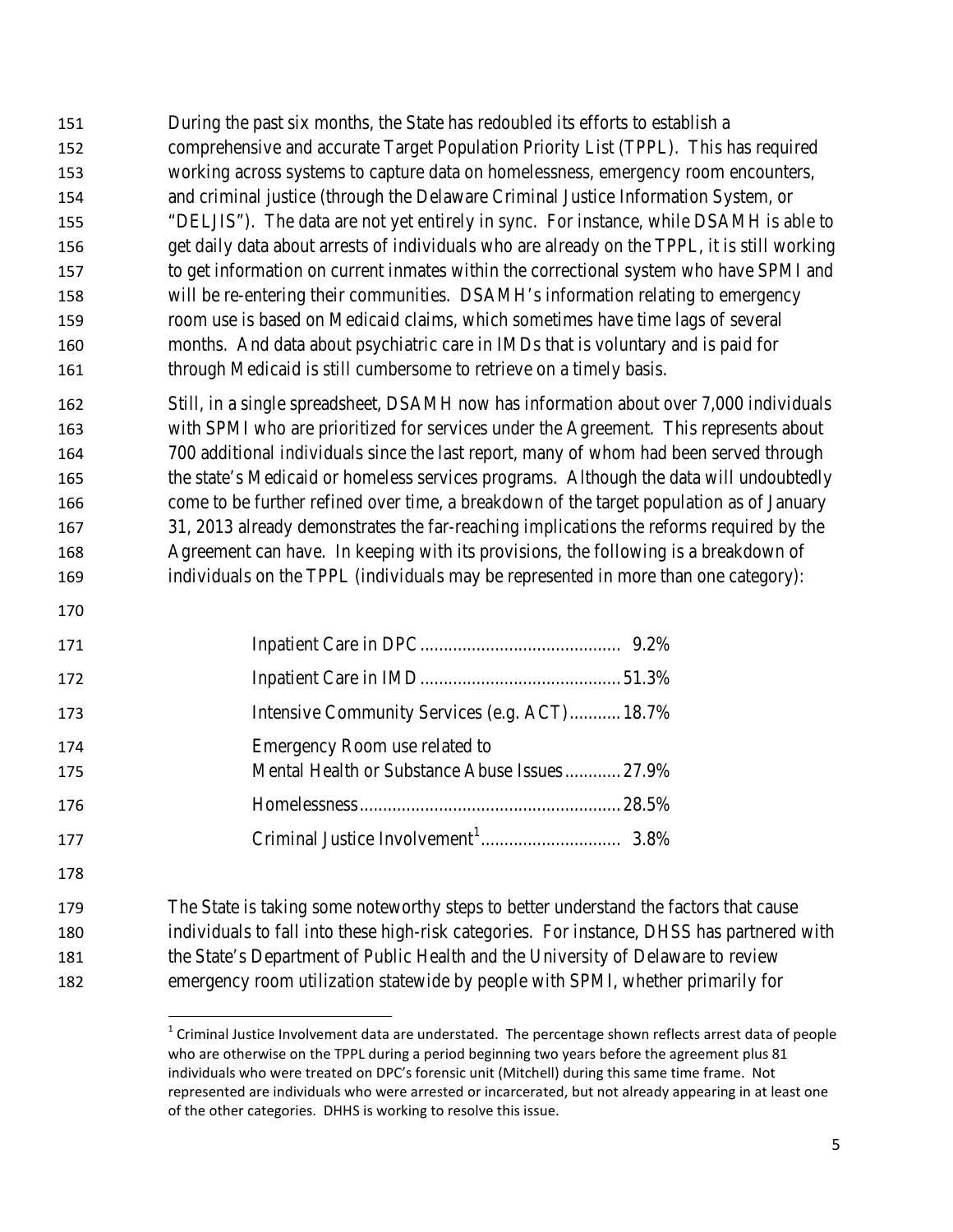- physical health or for psychiatric issues. The goal is to discover factors that trigger emergency room contact and, ultimately, to provide interventions that reduce that risk. This project can yield invaluable information about breaking the cycle of crises that are all too common disruptions in the lives of people with SPMI and, again, reflects the
- State's laudable efforts to secure meaningful systemic reforms.
- 

Recommendations:

- 190 1. DSAMH already has plans to utilize DELJIS arrest data to alert providers so that they can intervene on behalf of individuals being served and, for Quality Improvement purposes, to examine patterns of police encounters with people on the TPPL. For a variety of reasons—among them the reality that arrests are the "front-door" for incarcerations that are widespread among people with SPMI—it is recommended that DSAMH quickly move forward with these plans. Ideally, every arrest of a person on the TPPL should trigger a root-cause analysis to inform service refinements on individual and aggregate levels.
- 2. As a part of the analytics referenced above in Section A, DSAMH should extract data relating to hospitalization, emergency room use, homelessness and arrests in order to identify trends attributable to the expanded array of community services and improved procedures for pre-admission evaluations.
- 

# **C. Crisis Walk-In Centers**

 Section III.C of the Agreement required the State to establish a crisis walk-in center serving the southern areas of Delaware by September 1, 2012, and this program was launched just as the last Monitor's report was issued. Since that time, the Ellendale Recovery Resource Center (RRC) has become fully operational. The Monitor's visit to the program affirmed that RRC is not only designed to address a longstanding unmet need in the southern part of the state, but that it is doing so with a model of service and in a physical setting that are designed to reinforce individuals' ability to recover. In contrast to the often frenetic clinical environment of hospital emergency rooms, individuals served at RRC find what is much more like a calm living room where they can talk to trained staff and peers over a cup of coffee and, if desired, move to a private quiet space. The program, which is operated through a contract with Recovery Innovations, is still evolving within the local service system. As of this report, about 650 individuals in mental health crisis have been seen at RRC since the program was initiated.

- As a related matter, the Agreement requires training of law enforcement personnel about 219 the availability and purpose of crisis walk-in centers by July 1, 2013 (Section III.C.2).
- Another requirement (Section III.D.2) has the same target date and also applies to all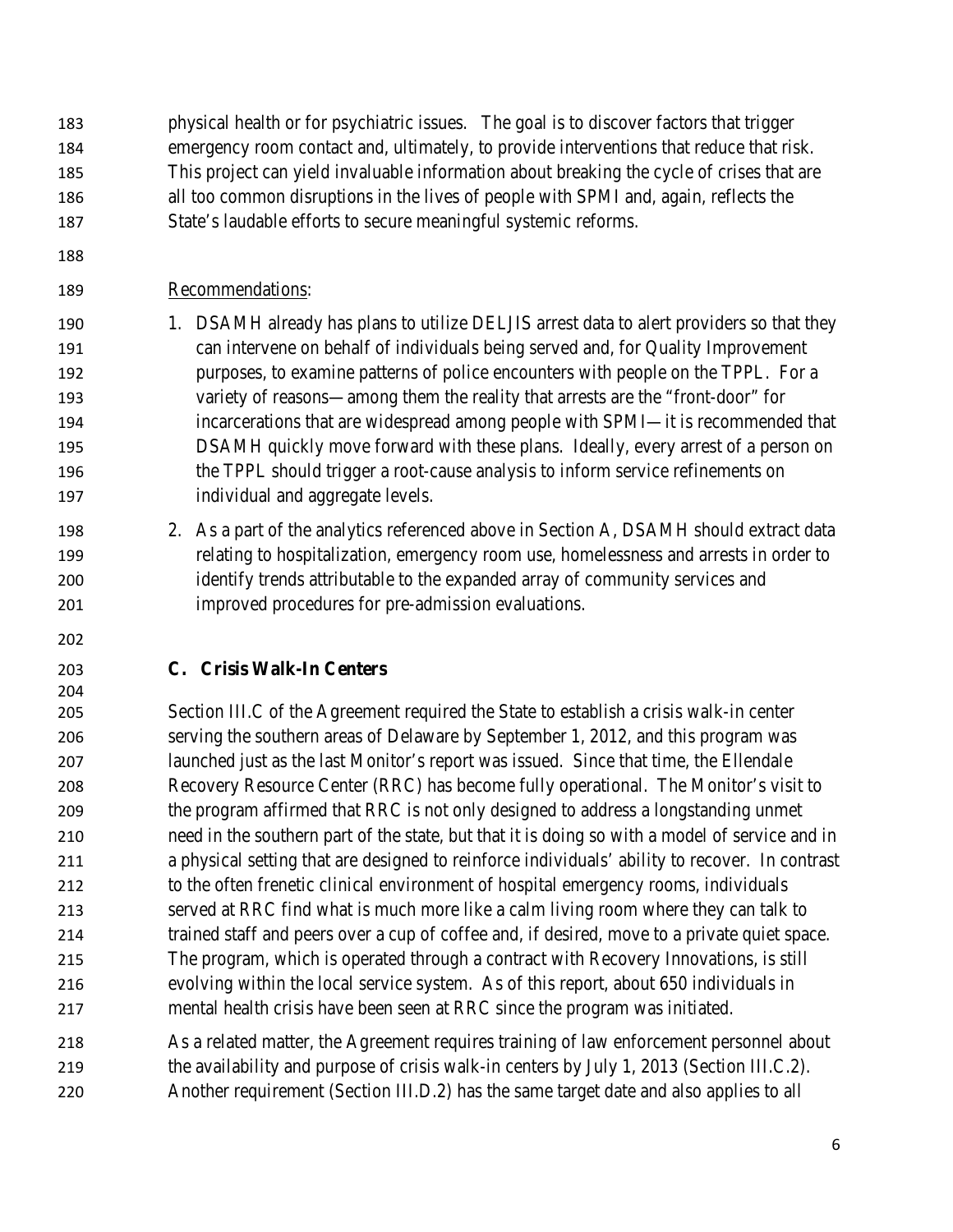provider staff; its goal is to reduce the use of hospital emergency departments. With regard to both provisions, such training has been ongoing and is planned to continue so. Furthermore, information relating to emergency room use that is now being routinely collected for the Targeted Priority Population List (see Section B above) will allow the State to generate trend data indicating whether reductions in emergency room use are occurring as anticipated. Taken as a whole, the RRC, these training activities, and other new initiatives (some of which are discussed in this report) are moving the system towards significant improvements in how mental health crises are responded to within the State.

### **D. Civil Commitment**

 Both of the past reports of the Monitor have noted the State's extraordinarily high reliance on court-ordered treatment for people with SPMI served in its public systems. Court-ordered mental health treatment is properly used as an emergency measure, and it should prompt individual and systemic analyses of how earlier voluntary interventions might have averted the need (or perceived need) to turn to the courts. Over-reliance on court-ordered treatment is generally a signal of problems in service, including problems in accessing timely help or the use of legal coercion to offset staffing shortages that limit consumer engagement.

 Particularly in light of the community service enhancements that have occurred in relation to this Agreement, neither of these issues should be at play at this point. However, in the past several factors that are *non-clinical* have inadvertently encouraged providers to involve the courts in mental health service delivery. These factors include a policy whereby DSAMH would underwrite the cost of inpatient psychiatric care only when it was provided on an involuntary basis, the convenience of using police to transport individuals when they are under court order, practices whereby involuntary treatment—particularly on an outpatient basis—would be sought and ordered in the absence of specific criteria, and the apparent perception that hospital discharges of individuals under continuing court orders shield providers from liability. As has been discussed in the Monitor's previous reports, all of these factors have contributed to a climate that is in conflict with the ADA (and perhaps other laws) and that is inconsistent with the recovery-oriented service system toward which the State is moving.

 Delaware is making some important progress to promote less-restrictive services and to reduce the unwarranted involvement of the courts in services for people with SPMI. As was noted in the last Monitor's report, enactment of House Bill 311 and House Joint Resolution 17 were important accomplishment in that this legislation requires pre- detention screening by a qualified mental health examiner, efforts to encourage voluntary treatment (including payment for voluntary hospital care when warranted), and the establishment of a study group to make recommendations about reforms in Delaware's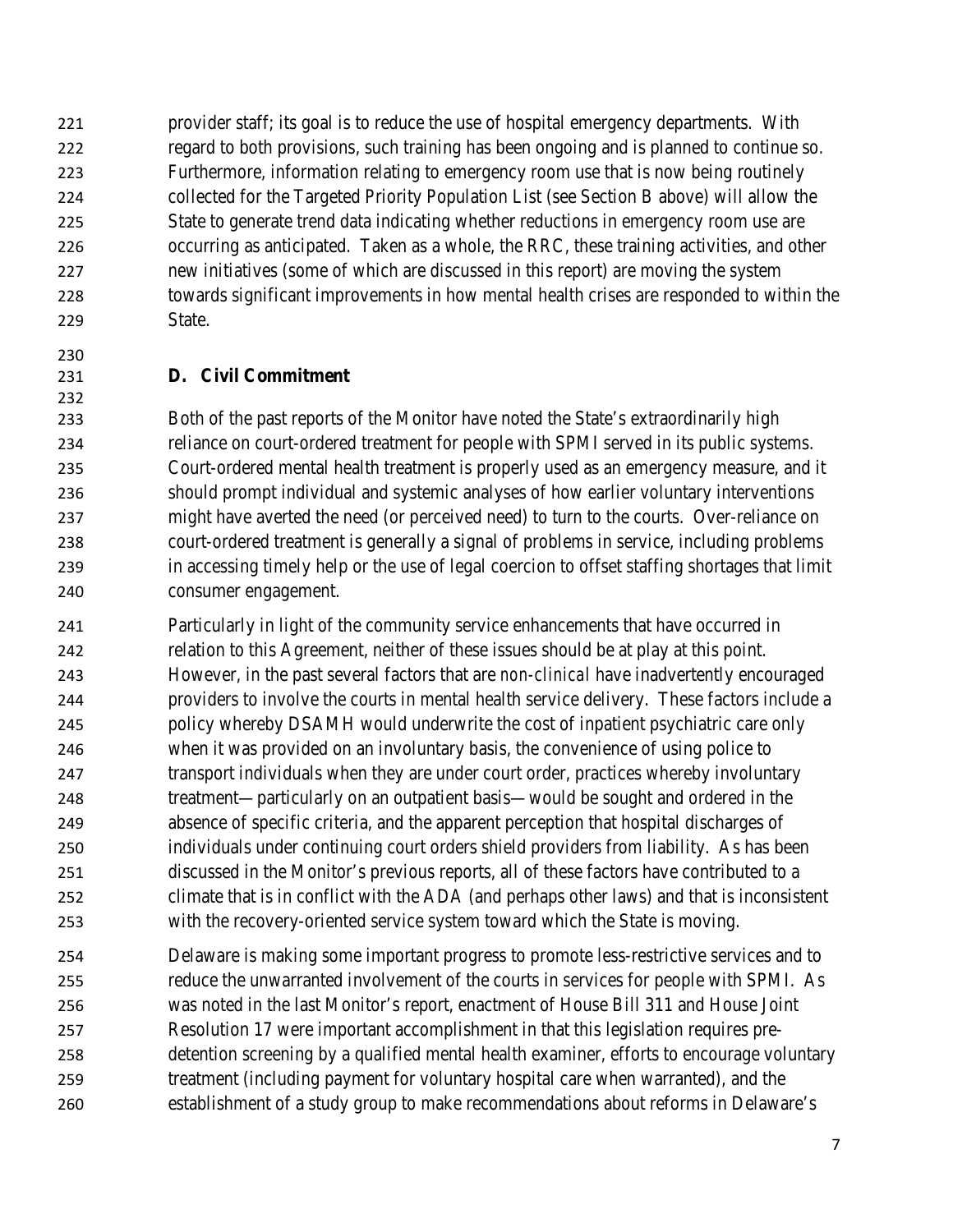overall mental health laws. Because House Bill 311 doesn't fully go into effect until 2014, the State has not yet realized all of its benefits. However, DSAMH is already ramping up its programs for crisis intervention (e.g., mobile crisis services and the crisis walk-in centers) in ways that will accommodate the upcoming legal requirements. Furthermore, DSAMH is now reviewing for payment on case-by-case basis individuals who meet civil commitment standards for hospitalization, but who are willing to be admitted voluntarily.

 Nevertheless, problems in court-ordered treatment persist in the State. For instance, the Monitor has met with several mental health peers who recently observed the civil commitment process on random days. They presented a consistent story of hearings that last approximately five minutes, often relying on testimony from a doctor who has not treated the individual, and where often the defense attorney concedes to whatever that doctor recommends. On its face, if the individual, through his or her attorney, concedes to what the doctor is recommending, one would expect that treatment would occur on a voluntary basis. Yet, the peer advocates' observations are that virtually every case culminates in an order for involuntary treatment order for hospital care, typically also including court-ordered outpatient treatment. These reports are consistent with data on the disposition of civil commitment cases maintained by DSAMH and regularly made available to the Monitor.

 In addition, peers who themselves have been subject to civil commitment in the State report that they are not made aware of their rights or what was transpiring. They indicated that in some instances, involuntary commitment occurred even though they had indicated a willingness to accept treatment voluntarily, and that they were denied opportunities for family members to be present at their hearings.

 As has been noted in each of the Monitor's prior reports and is detailed in Attachment-1 to this report, Delaware remains very much an outlier among states in its use of outpatient commitment. Based on the Monitor's analysis of data from December, 2012, there has actually been a 28% *increase* in the number of individuals with outpatient commitment orders, as compared with May, 2012. Furthermore, Delaware's neighboring states (consistent with practices nationwide) use outpatient commitment only very rarely and only with regard to individuals who have demonstrated histories of recurrent hospitalizations and arrests despite intensive community supports. New York is a state with a much-studied outpatient commitment program. The chart in Attachment-1 shows that, adjusted for population, Delaware uses outpatient commitment at a rate that is over *six* times higher than that of New York State, and even higher as compared to its neighboring states.

 In New York and elsewhere where it is used, outpatient commitment is a legal intervention that is triggered by high rates of recidivism. Given its unusually widespread use of such commitments, one might expect that readmissions to inpatient psychiatric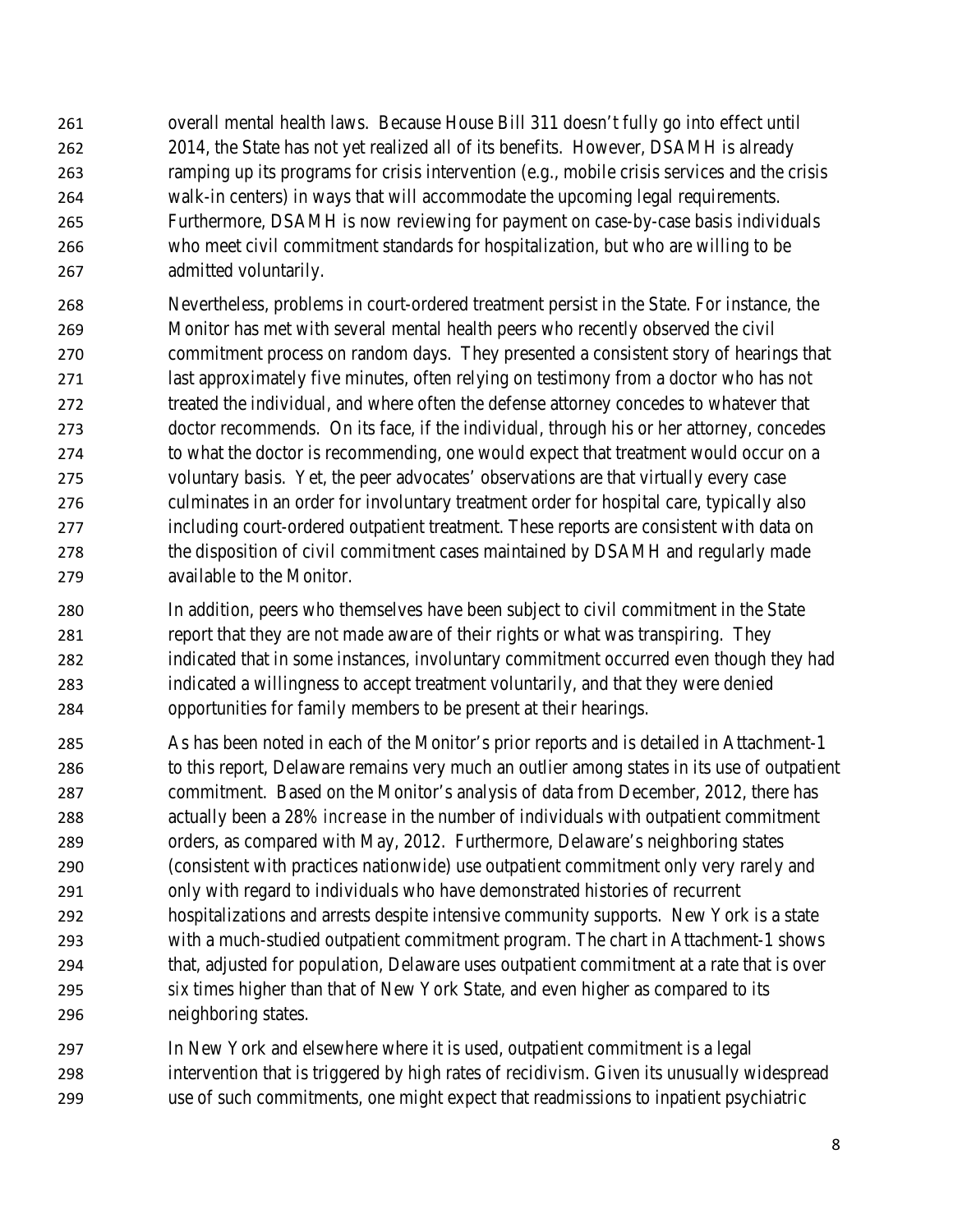care are unusually high in the Delaware. In fact, they are not. Within the Delaware, readmissions to psychiatric hospitals within 30 days of discharge actually occur at a rate that is only 60% of the national average, and the State's rate for 180-day readmissions is 303 only 61% of national norms.<sup>[2](#page-8-0)</sup> If anything, then, the pool of individuals who seemingly meet the customary criteria for outpatient commitment (high recidivism) would likely be lower in Delaware than in most states, and if these criteria are carefully applied, relatively small numbers of individuals would be considered. However, based on the Monitor's reviews of clinical and legal records of individuals placed under outpatient commitment, orders continue to be issued based on extraordinarily vague facts. In addition, as has been noted in the Monitor's prior reports, often what the individual is required to do to comply with an outpatient commitment order—other than to be "amenable" to treatment—is not specified.

 Pursuant to House Joint Resolution 17, there is a study group now examining the issue of outpatient commitment. Furthermore, under current law, DSAMH is taking measures to dramatically improve the consistency and specificity of information that is brought before mental health commissioners when an outpatient commitment order is being sought. The study group's findings, as well as the impact of procedural changes that can be initiated in the immediate term can inform the state legislature of broader mental health reforms that might be taken up.

- Recommendations: Based on all of the above, the Monitor again strongly recommends actions contained in the September, 2012 report, including:
- 321 1. Production of monthly trending data relating to:
- a. Involuntary Hospitalizations,
- b. Voluntary Hospitalizations, and
- c. Outpatient Commitment Orders;
- 2. Immediate implementation of measures that can be taken within current law, such as clearer formats and standards for seeking outpatient commitment orders, and discussion of system improvements with providers and commissioners; and
- <span id="page-8-0"></span> 3. Consideration by the study group of how further reforms in Delaware's law can solidify the gains that are now being made pursuant to the Agreement.

 $^{2}$  Delaware's 30-day readmission rate is 5.6%, compared with 9.3% nationally; the State's 180-day readmission rate is 12.9%, compared with 21.0% nationally. U.S. Department of Health and Human Services, Center for Mental Health Services, Mental Health National Outcome Measures: 2011 Uniform Reporting System,<http://www.samhsa.gov/dataoutcomes/urs/2011/Delaware.pdf>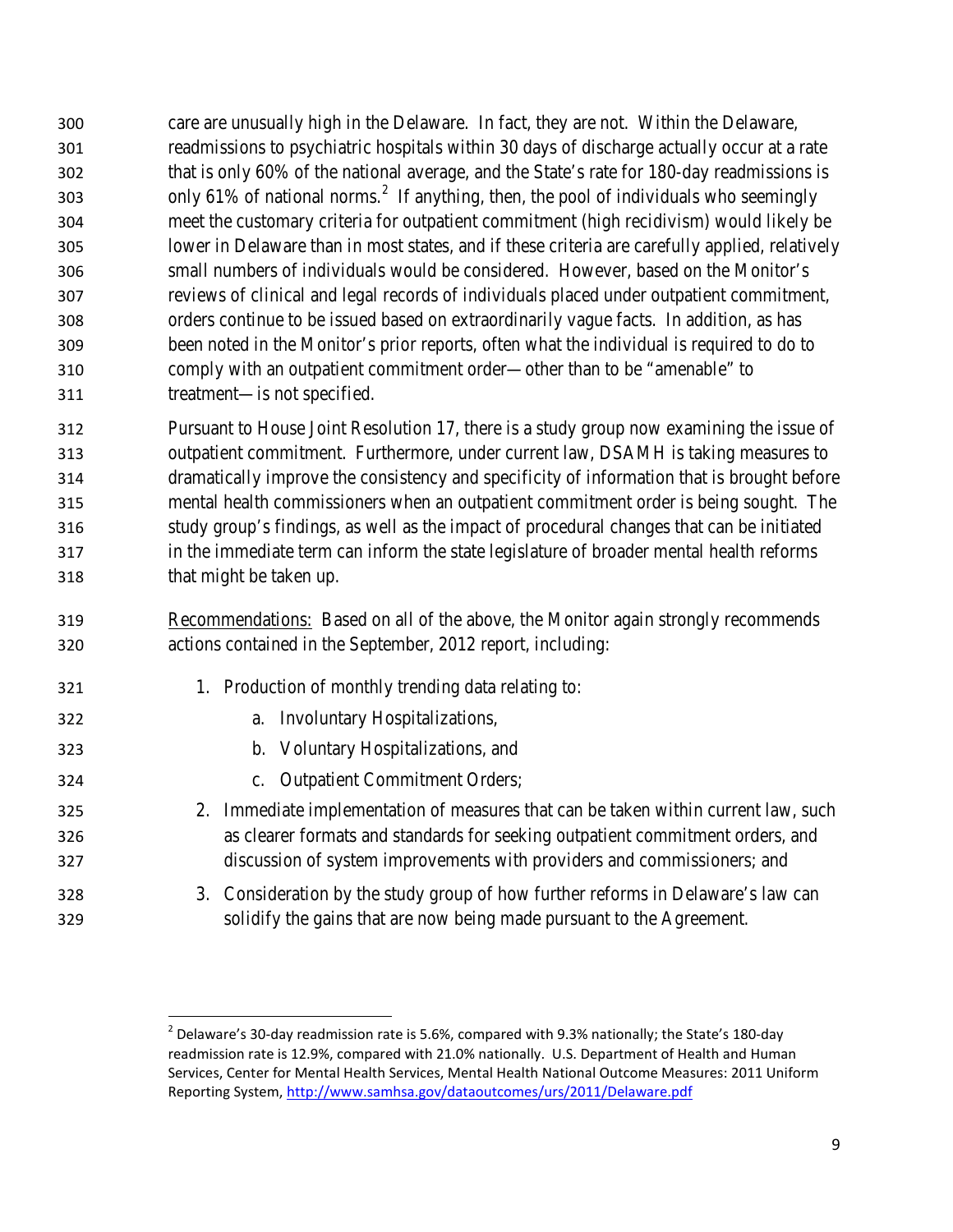| 330                      | In addition, the Monitor now recommends:                                                                                                                                                                                                                    |
|--------------------------|-------------------------------------------------------------------------------------------------------------------------------------------------------------------------------------------------------------------------------------------------------------|
| 331<br>332<br>333        | 4. Immediate measures to inform individuals of their rights when subject to court-<br>ordered treatment (whether inpatient and outpatient), including plain-language<br>written material and opportunities to have questions answered;                      |
| 334<br>335               | 5. Measures that make civil commitment a more transparent process, such as<br>formalizing the role of peer advocates as court observers;                                                                                                                    |
| 336<br>337               | 6. Consistent system-wide practices that encourage voluntary treatment when it is<br>needed either on an inpatient or outpatient basis; and                                                                                                                 |
| 338<br>339<br>340<br>341 | 7. Promotion of instruments such as healthcare advance directives to allow substitute<br>decision-makers of an individual's choice—rather than the courts—to provide<br>needed assistance during periods of incapacity.                                     |
| 342                      | E. Inpatient Psychiatric Care                                                                                                                                                                                                                               |
| 343<br>344<br>345<br>346 | Section III.D.3 of the Agreement requires that within the next 17 months (by July 1,<br>2014) the State reduce patient days in publicly-funded psychiatric inpatient settings by<br>30%. This is achievable through a combination of mechanisms, including: |
| 347<br>348               | The array of new community-based mental health services (such as Assertive<br>Community Treatment, Peer Supports, Mobile Crisis, and Crisis Apartments);                                                                                                    |
| 349<br>350               | New housing that can markedly reduce the vulnerabilities of people with SPMI,<br>including those who have been at heightened risk due to homelessness;                                                                                                      |
| 351<br>352<br>353        | Improvement in the State's substance abuse system (the inappropriate psychiatric<br>hospitalization of individuals who actually have acute substance abuse issues has<br>been a longstanding problem);                                                      |
| 354                      | The new Ellendale crisis walk-in center;                                                                                                                                                                                                                    |
| 355<br>356               | Pre-admission screening (which is a part of new legislation enacted by the State);<br>and                                                                                                                                                                   |
| 357                      | Improved Utilization Review.                                                                                                                                                                                                                                |
| 358                      |                                                                                                                                                                                                                                                             |
| 359                      | The State has taken positive action on each of these components, but at this juncture they                                                                                                                                                                  |
| 360                      | remain in varying stages of implementation. Collectively, significant reductions in                                                                                                                                                                         |
| 361                      | inpatient use have not yet materialized, but based on the State's ongoing actions and if                                                                                                                                                                    |
| 362                      | the Recommendation that follows is acted upon, there is reason to expect that the                                                                                                                                                                           |
| 363                      | requirements for reduced inpatient use will be achieved. Comparing the most recent data                                                                                                                                                                     |
| 364                      | available (for the month of December, 2012) with the average for the baseline fiscal year                                                                                                                                                                   |
| 365                      | of 2010-11, total inpatient days are only about 3% lower today (4,834 vs. 4,710).                                                                                                                                                                           |
| 366                      | However, there has been a shift in where inpatient care is being provided. At the outset                                                                                                                                                                    |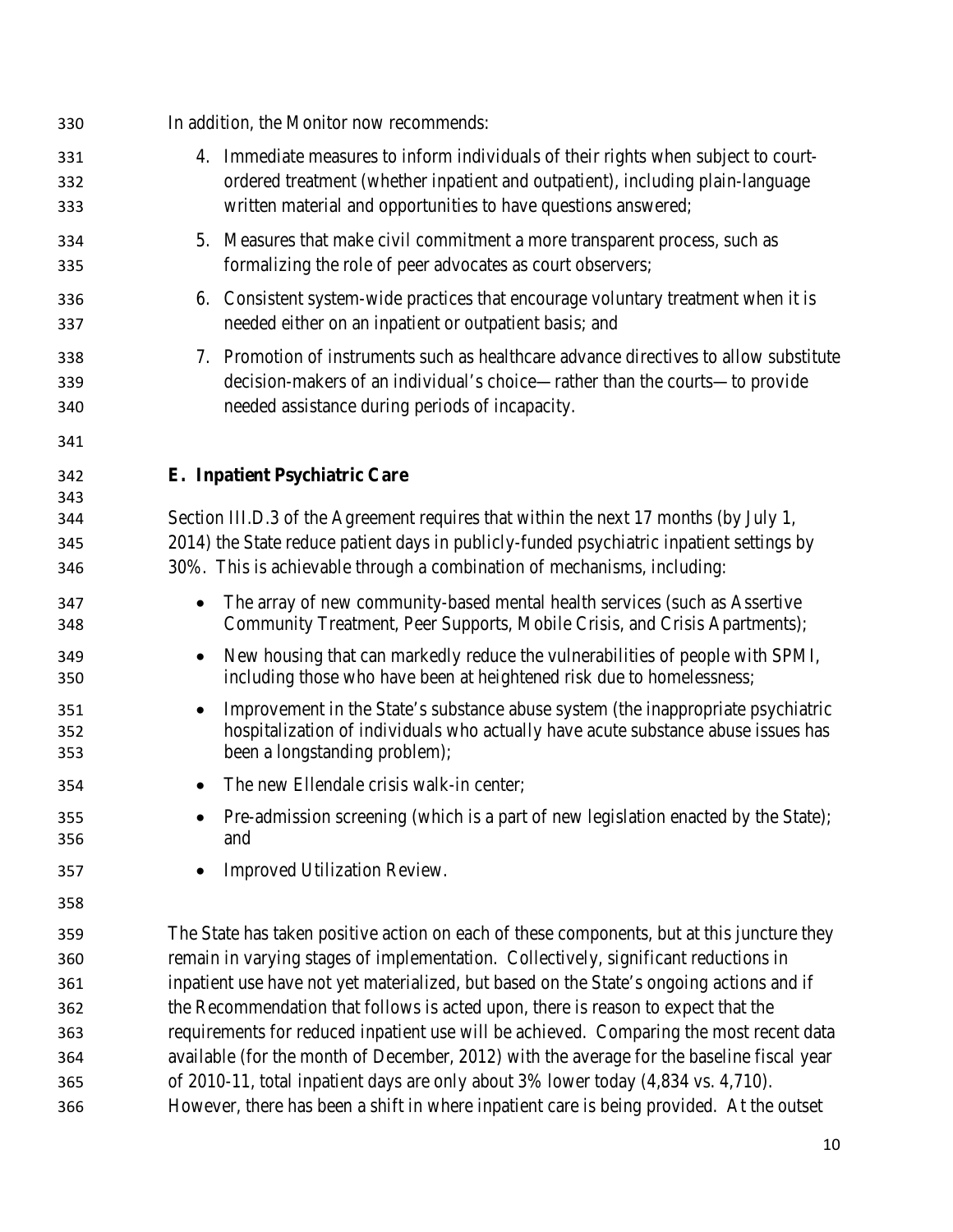of the Agreement, DPC accounted for 68% of the publicly funded inpatient days, and the IMDs (private psychiatric hospitals) provided 32% of the days of care. As of December, 2012, DPC accounted for 63% of the inpatient days and the IMDs provided 37%. Looked at in other terms, there has been a 9% reduction in the use of DPC and a similar increase in the use of private settings, where Medicaid dollars sometimes offset the cost of treatment.

 There has also been a significant change in the length of stay at DPC. Reflecting a concerted effort to provide the long-term care population at this hospital with appropriate community alternatives (scattered-site supported housing among them), the State has achieved a 28% reduction in the number of individuals with long-term stays at DPC since the date the Agreement was signed. Thus, in addition to a reduction in the overall use of DPC, there has been a notable shift in the type of care being provided, whereby today at least half of the care being provided is short-term acute treatment.

 Furthermore, the Monitor has engaged a consultant to work with the State to improve the quality of nursing and direct care services provided at DPC and to further progress towards recovery-oriented services. By all accounts, such consultation, which is planned to continue during the coming six months, has proved invaluable in light of DPC's reorientation towards acute care and several administrative changes recently instituted within the facility.

Recommendation:

 Measures that can reduce the State's reliance on inpatient psychiatric care, including those listed above, continue to be challenged by the states' overly complex structure for managing hospital care. As has been referenced in prior reports of the Monitor, depending upon an individual's legal status and public payer source (i.e., Medicaid or state mental health funds), hospital care may be overseen by DSAMH, a Medicaid managed care entity, or both. And for a single individual, the payer and the responsibility for oversight may shift from hospital admission to hospital admission within a single year. This service structure is not only challenging for individuals who are receiving publicly funded mental health services, but it undermines accountability for the management of inpatient care in the IMDs to the point that oversight is piecemeal, at best. Taken together with the concerns about basic legal protections, discussed above, there is an urgent need to for the State to initiate meaningful controls over hospital use. While a number of management models could prove effective, it is strongly recommended that the State establish a single—and unshifting—point of accountability for oversight, monitoring, and maintenance of information relating to psychiatric hospitalizations on individual and aggregate levels. Establishing such accountability is critical to the State if it is to meet the requirement of the Agreement that inpatient days be reduced by 30% by July 1, 2014.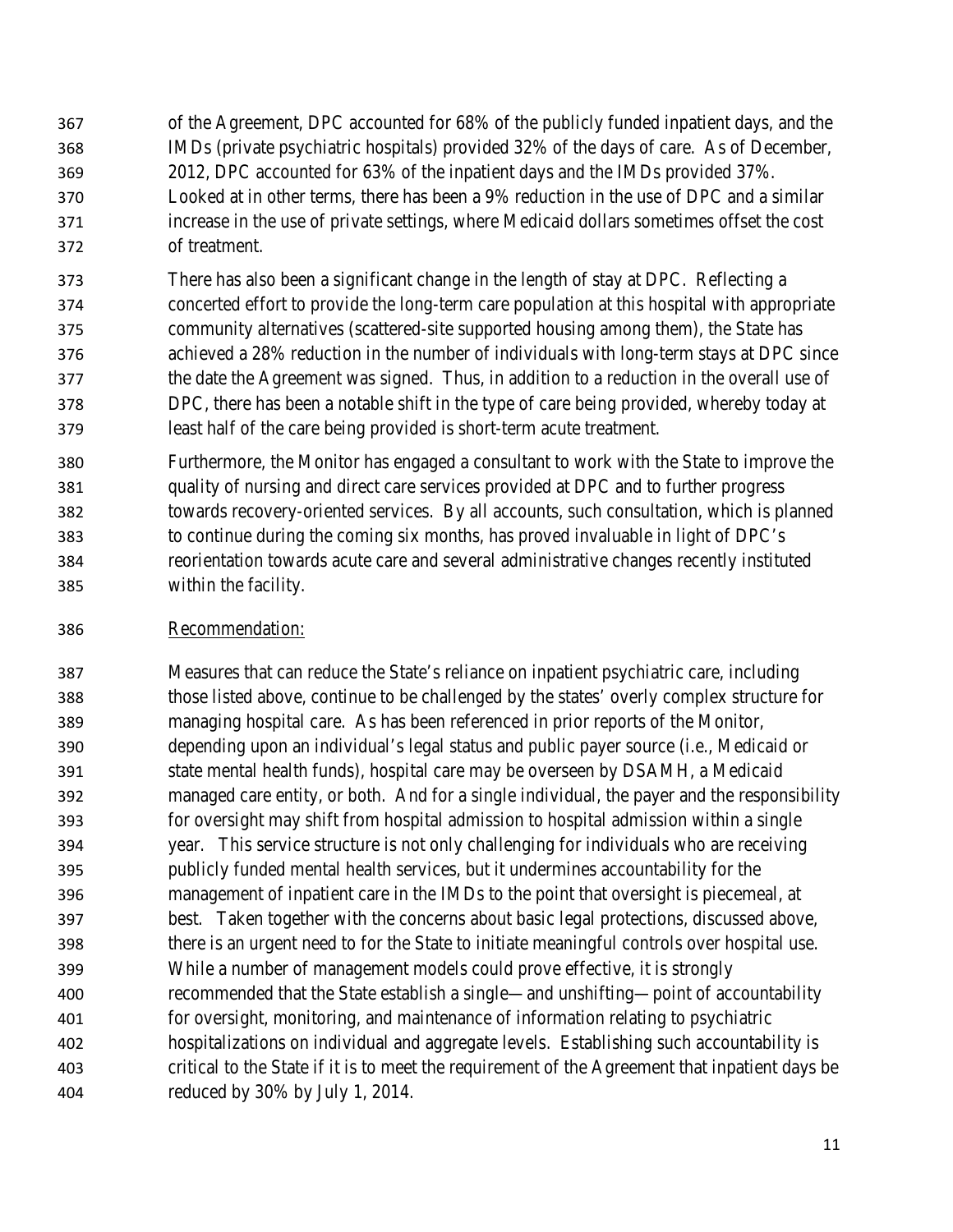### **F. Mobile Crisis Teams**

 Section III.B of the Agreement requires the State to develop statewide mobile crisis services. The September, 2012 Monitor's report noted that while the state was making progress in extending mobile crisis services to the southern counties, it was encountering difficulties in filling positions and bringing this program to scale in all areas. Obviously, mobile crisis services are pivotally important, both as an emergency response and to ensure that individuals are afforded interventions in the least restrictive manner appropriate. In many instances, mobile crisis services can divert individuals from hospital care when crisis apartments or some other community-based intervention can serve as alternatives. The nature of mobile crisis work requires specialized, carefully trained staff and it often presents challenges in terms of recruitment and retention. Problems in maintaining full staffing of mobile crisis have persisted during the six-month period of this report. Notwithstanding staffing issues, recent data show that the State has been able to meet the one-hour face-to-face response time required by the Agreement for 95% of the referrals received. As mobile crisis becomes more integrated into the service system statewide, the demand for this service will certainly increase, thereby intensifying the need for full and stable staffing.

 Recommendation: Because of the unique and critical role of Mobile Crisis services, it is critical that the State address factors that challenge the recruitment and retention of an effective workforce, including a compensation package that is commensurate with the specific nature of this work.

**G. Transition Planning**

 Section IV of the Agreement requires the State to establish *Olmstead-*compliant transition planning for individuals treated in DPC or one of the IMDs. Among the requirements are: an assessment process beginning with the presumption that an individual can live in an integrated community setting if sufficient supports are offered, timely involvement of a responsible community provider in discharge planning, and processes to ensure that individuals are not placed into less-than-integrated settings without appropriate review. As was noted in the Monitor's last report, these measures have been successfully implemented at DPC, both for individuals receiving long-term care services and for those receiving short-term acute care. Extension of these processes to the IMDs has been slower and less consistent, complicated in part by the dual responsibilities of DSAMH and Medicaid's managed care entities in those settings. Recently, DSAMH has taken some positive steps to assure that individuals over whose care it has direct oversight are afforded appropriate assessments for integrated community services (including housing)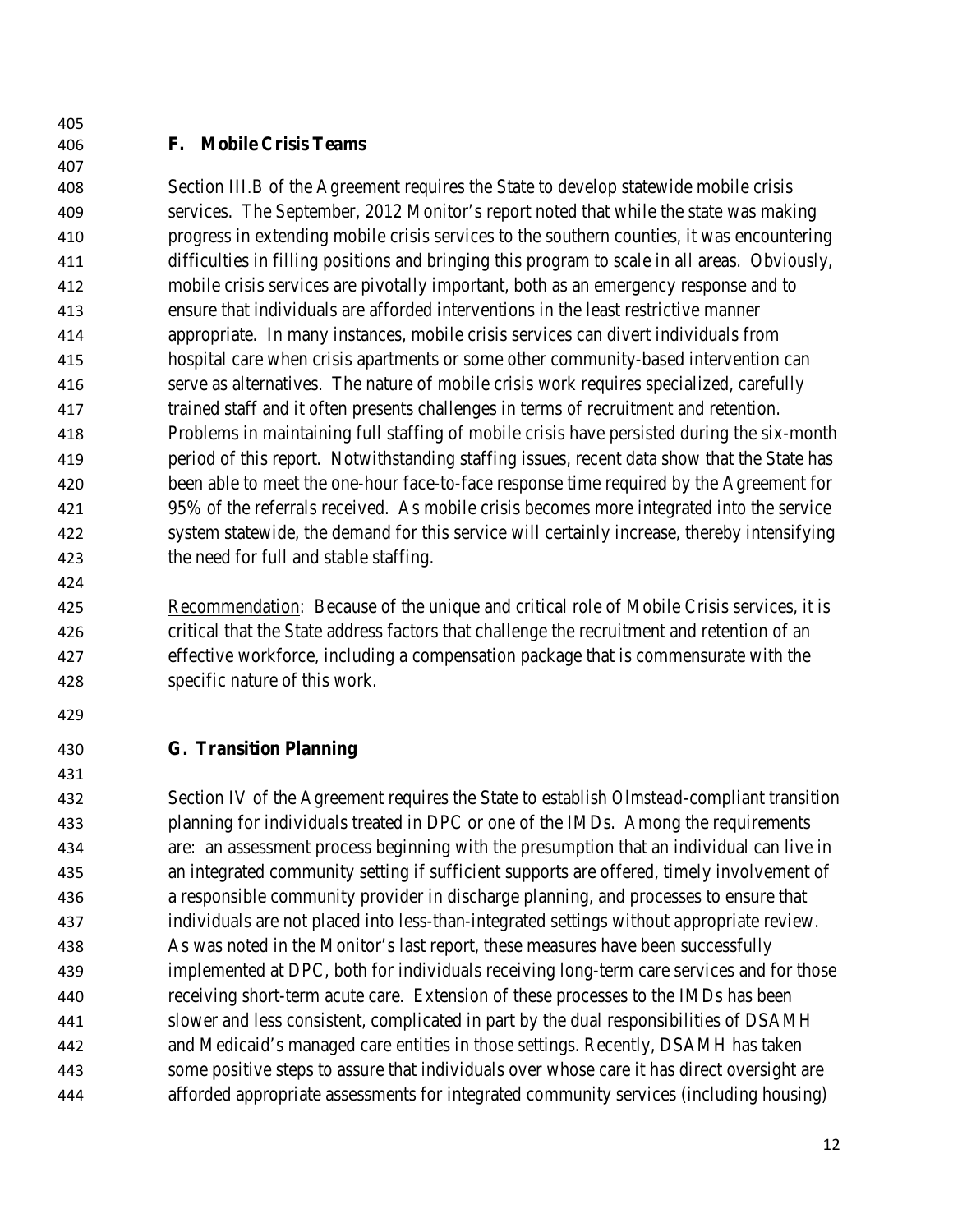and engagement by community service providers. These measures are consistent with recommendations made in the Monitor's September, 2012 report. The development of processes to address the needs of individuals whose inpatient care is managed by Medicaid, including the care coordination provided by that system, has proceeded much more slowly. Meetings to discuss this issue with leadership from the State's Division of Medicaid and Medical Assistance are scheduled in the near future.

 Recommendation: The State should move quickly to ensure that the requirements of the Agreement relating to Transition Planning are extended to all individuals with SPMI who are admitted to an IMD under publicly funded programs, including Medicaid. Thus far, this has not occurred.

#### **H. Substance Abuse**

 A substantial population of individuals with SPMI and co-occurring substance abuse is covered by the Agreement. Furthermore, as has been noted in previous reports of the Monitor, individuals who have primarily substance abuse disorders (sometime without evident mental illnesses) have tended to drift into psychiatric hospitals because appropriate alternatives are often difficult to access. When this occurs (and the Monitor's first report suggested that such admissions are not infrequent), resources that are intended for mental healthcare are diverted. For these reasons, and because DSAMH has authority over both mental health and substance abuse services in the state, the availability of appropriate community based substance abuse services affects the State's compliance with the Agreement. DSAMH recently engaged a consultant to evaluate the capacity and structure of the state's substance abuse system, and the Monitor has met with the consultant to discuss the impact of his findings and the potential for better integrating substance abuse and mental health services. Furthermore, the State's recently expanded capacity to conduct reviews of hospital admissions at DPC and the IMDs should provide further information about the trajectory leading to the psychiatric hospitalization of individuals whose immediate problems primarily relate to substance abuse. In the past, the Monitor has recommended that hospital staff play an active role in flagging cases where psychiatric inpatient admissions are found to be attributable to substance abuse. Such a process would further facilitate DSAMH gaining an understanding of the scope of unaddressed substance abuse issues and meaningful remedies.

 Recommendation: The Monitor strongly suggests that DSAMH continue to utilize its national consultant to assist in the reorganization of substance abuse services, including factors that place individuals with substance abuse problems and those with co-occurring disorders at heightened risk of institutionalization.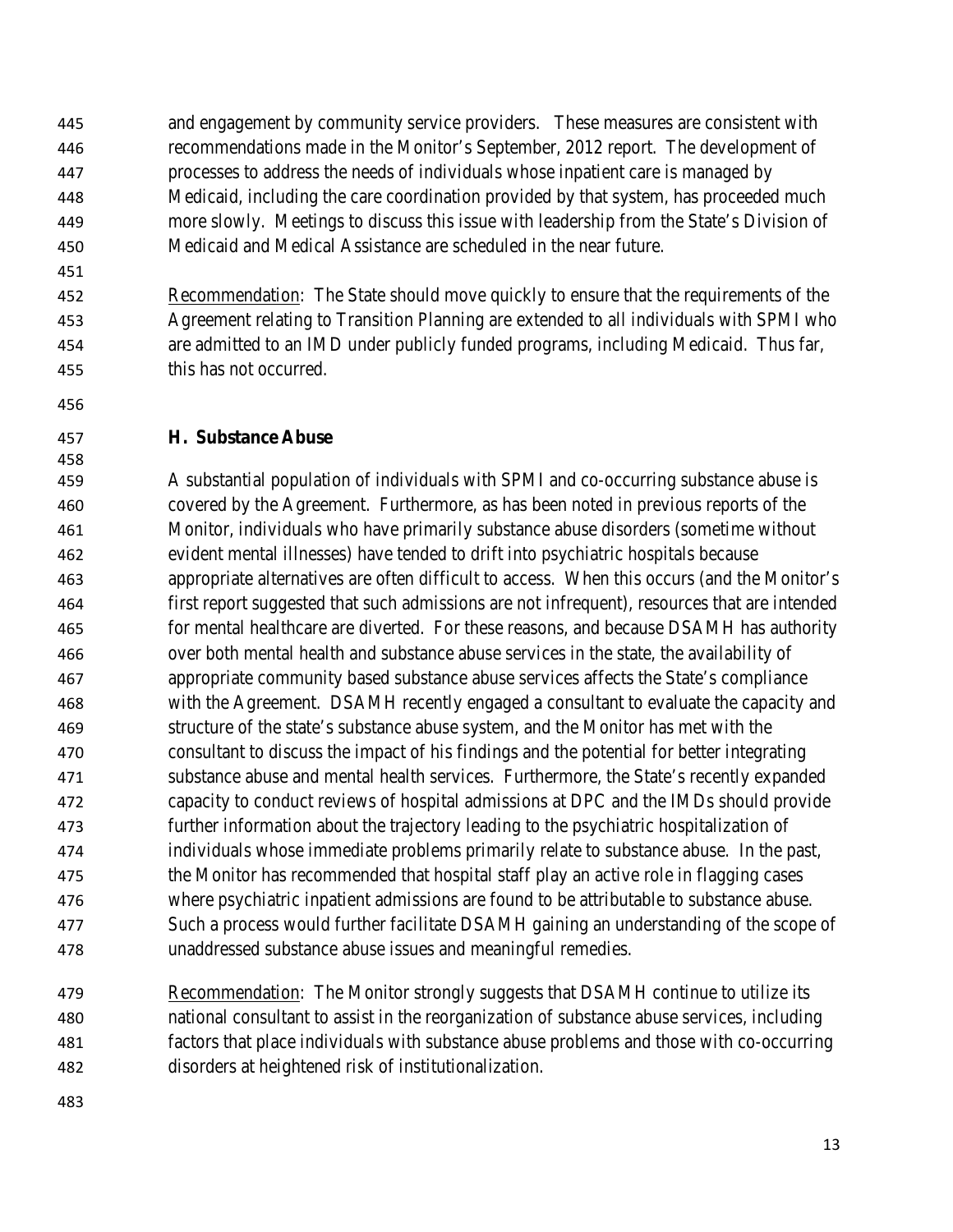**I. Impact of Delaware's** *Olmstead* **Reforms**

 The Agreement delineates numerous quantitative benchmarks—some of which are discussed above—to be met in the implementation process. These benchmarks are important to ensure that there is a common understanding of some of the key actions the State will take and how these actions will unfold over the five-year period covered. Furthermore, they are consistent with the State's efforts to ensure quality in services and to prudently manage its resources through data-driven decision making.

- A critically important goal embedded in the Agreement is that "people with SPMI can live like the rest of Delawareans" (Section II.E.1.a). This goal reflects the essence of the ADA, yet is not easily captured in numeric data or even by the existence of a new program. For this reason, in addition to reviewing data, the Monitor spends a good deal of time interacting with stakeholders to get a sense of the on-the-ground meaning of the recent improvements in services. These interactions regularly include parties who are positioned to see what is actually occurring: individual consumers of public mental health services; representatives of the vibrant and insightful peer movement that has taken hold in the State; advocates including NAMI, the Mental Health Association; individual providers; and provider associations such as DelARF (the Delaware Association of Rehabilitation Facilities). If the opinions of these diverse stakeholders over the18 months of implementation can be encapsulated, it would be that skepticism based on a history of broken promises is giving way to a sense of optimism. Certainly, the transition process continues to present some real challenges, but there is an increasingly unified view that things are heading in a good direction, and a sense of pride at what has been accomplished thus far.
- Two elements have garnered particular enthusiasm: the development of integrated supported housing options that allow individuals with SPMI to live in ordinary settings, and the State's efforts to assist individuals in obtaining mainstream employment. In contrast to the important benchmarks reflecting the development of a new service (e.g., the number of ICM teams), in a very real sense, stable mainstream housing and employment are the fruits of the State's new service array. Thus, while Delaware is meeting—and in some instances surpassing—most of the numeric targets of the Agreement, its accomplishments with respect to these two factors demonstrate that it is also succeeding in the more qualitative goals of the ADA.
- 
- 

# **J. Integrated Supported Housing**

 One key provision of the Agreement (Section III.I) requires the creation of new scattered-520 site supported housing for people with SPMI. By July 1, 2013, the State is required to support a total of 450 individuals in integrated housing. This includes 150 individuals in pre-existing supervised apartments that are grandfathered into this requirement.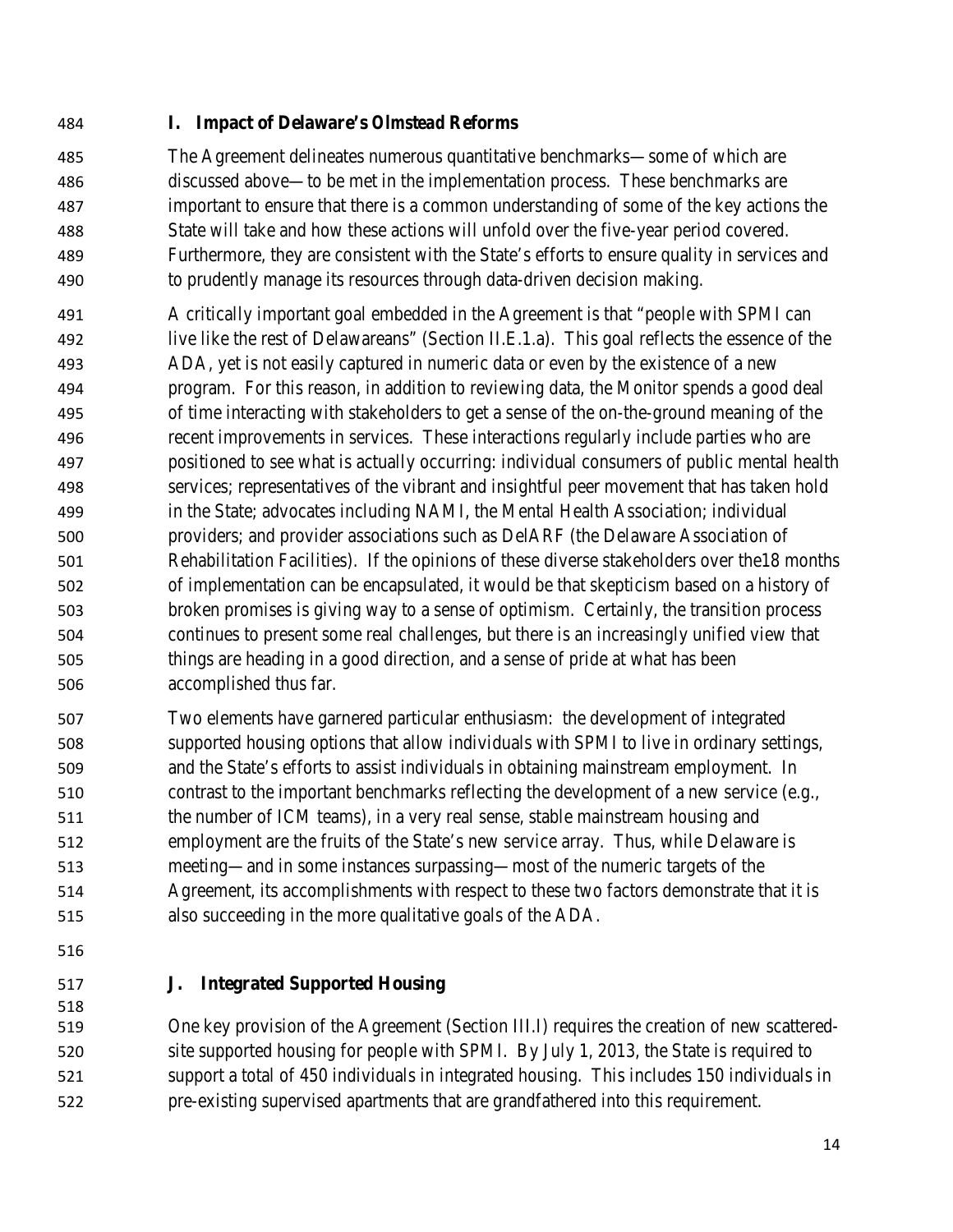Accordingly, the State is required to provide an additional 300 individuals housing vouchers, subsidies, and bridge funding in fully integrated scattered-site housing to meet the July 1, 2013 benchmark.

 The State appears well positioned to more than meet the upcoming benchmark relating to housing. Between housing funded through various HUD programs, Delaware's State Rental Assistance Program (SRAP), DSAMH funds, and housing costs that are covered by its new Community Reintegration Support Program (CRISP), the State expects to provide scattered-site supported housing to at least 444 individuals by July 1, 2013. Added to the 150 individuals who are living in pre-existing semi-integrated housing, a total of 594 individuals will be supported. This far exceeds the target of 450 individuals for this year and is a testament to the State's earnest efforts with regard to this key indicator of integration.

 The Monitor's random visits with individuals living in supported housing developed pursuant to the Agreement confirm that they are truly integrated—that is, they are residing in ordinary apartment complexes interspersed with people who do not have disabilities. The supportive services that are being provided reflect movement within the system toward an orientation that promotes recovery. These individuals proudly point to how they have personalized their apartments; several, for the first time in decades, are now living in what they rightly call homes of their own.

 Aggregate data from the State show that the Agreement is having the intended effect of rebalancing the housing available to people with SPMI so that they have real choice in terms of where they live. At the outset of the agreement, only 7% of the housing generally available to this population was fully integrated (as defined in the Agreement); the remainder was in congregate settings or settings where people with disabilities were clustered in a single building. By the end of July of 2013, 32% of the housing available to people with SPMI through this Agreement is expected to be in fully integrated settings. The State is doing an impressive job in not only expanding new integrated housing opportunities for individuals with SPMI, but in ensuring that this housing meets the standards of the Agreement. And, as is referenced above, the State's achievements in this regard are notable not only because where one lives is an essential indicator of ADA compliance, but also because this success reflects the convergence of other services and supports contained in the Agreement.

## **K. Supported Employment**

 Governor Jack Markell, both in his Delaware role and as Chair of the National Governor's Association, has launched initiatives to promote the employment of people with disabilities. Employment, like integrated housing, is an important indicator of whether the goals of the ADA are being meaningfully achieved, and this is particularly so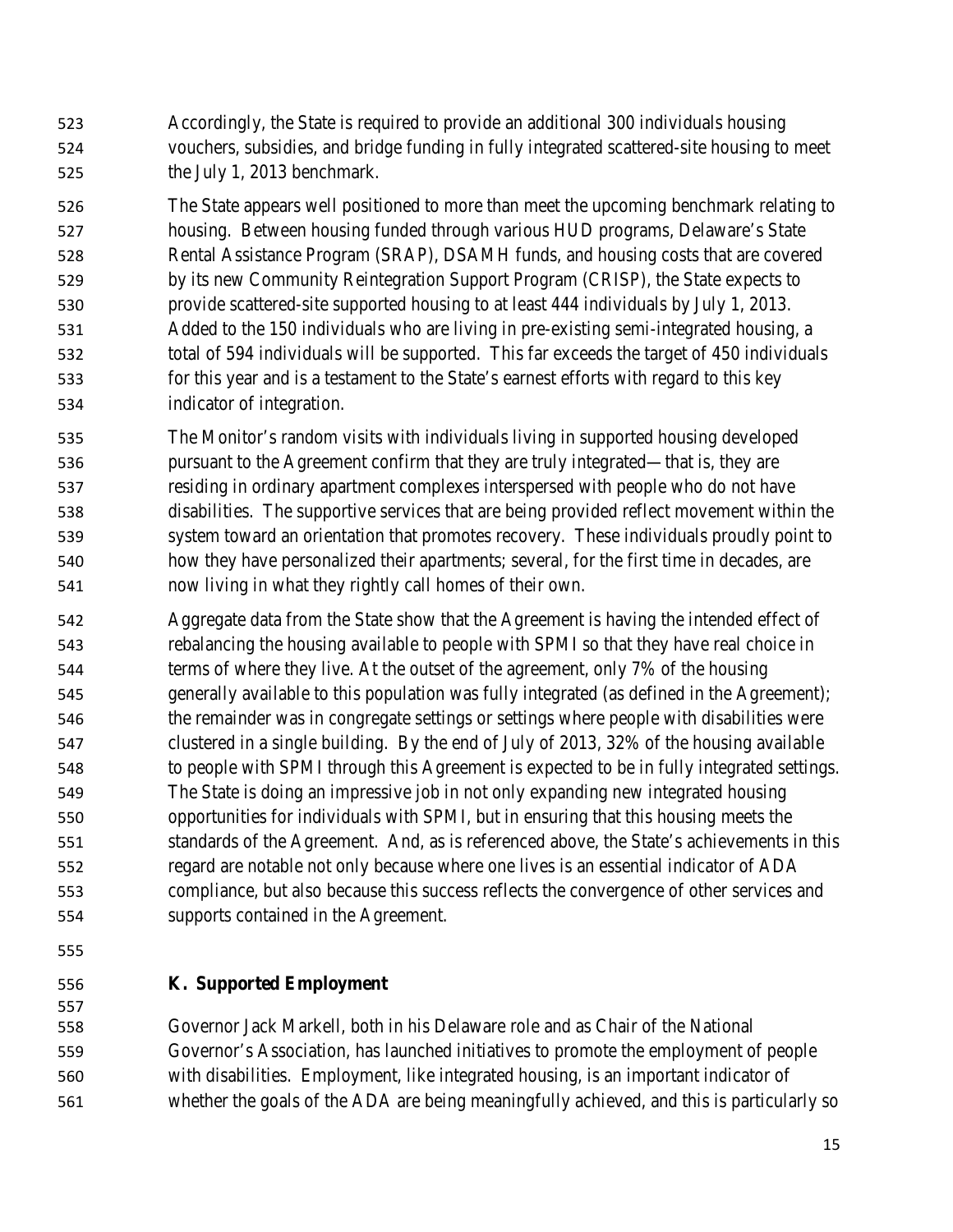for adults with SPMI. Nationwide, people with SPMI have extraordinarily high levels of unemployment, even prior to today's economy where employment is a challenge for individuals whether or not they have disabilities.

 Since the last report, the Monitor has had an opportunity to meet with the leadership of the State's Division of Vocational Rehabilitation (DVR), which has a close and productive working relationship with DSAMH. The value of this relationship is evidenced in recent data showing that the State is far exceeding the requirements of the Agreement. Under Section III.J of the Agreement, the State was slated to provide supportive employment to 100 individuals per year by July 1, 2012 and to an additional 300 individuals per year by July 1, 2013. As of January, 2013, a total of 1,049 individuals with SPMI have received active supported employment services (for instance, job preparation and training) since the Agreement was signed, and of these people, 206 were employed in mainstream work settings. This is a very important and commendable achievement.

 Recommendation: In consultation with DVR and DSAMH, it is evident that further gains in the employment of people with SPMI can be realized if an expectation of work is better embedded in the service orientation of providers. Building on lessons learned from the State's effective (and ongoing) efforts to prompt a culture change relating to supported housing, meetings with DVR have suggested that a similar path might be taken with respect to supported employment. In the coming months, the Monitor is planning a series of additional meetings with DSAMH and DVR to chart out a course towards an "employment first" model.

## **III. Summary**

 

 During the past six months, the State has continued to make significant progress towards fulfillment of the Agreement on behalf of individuals with SPMI. Since the Agreement was executed about 18 months ago, the State has restructured its mental health service system and launched an array of new programs to allow individuals to participate in the mainstream of their communities, living in ordinary housing with supportive services and—slowly, but increasingly—entering in the workforce. At the same time, the State has dramatically shifted away from relying on hospitals to provide long term psychiatric care; the bulk of publicly funded psychiatric hospitalization is now for short-term acute services and most people who had been on DPC's long-term care units are now living in far more integrated community settings. Because this report is being issued at a time when only one new benchmark was slated to be reached under the Agreement (the State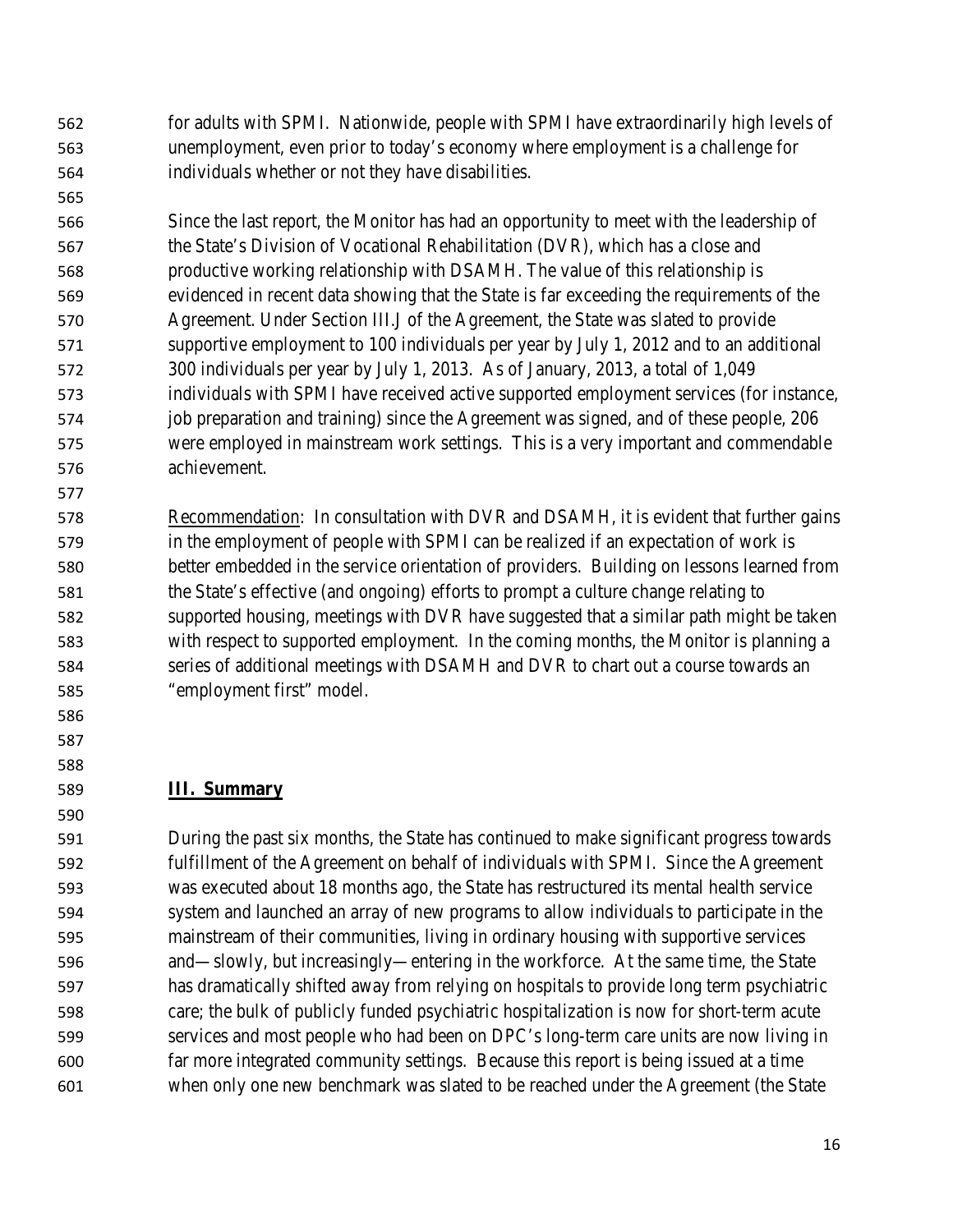was found to be in substantial compliance with this benchmark relating to Intensive Case Management), this report focuses on provisions of the Agreement where the State is making particularly notable progress (for instance, with regard to integrated housing and supported employment) and on some areas where it is working to overcome some longstanding challenges (for instance, around its data systems and the over-reliance on court-ordered treatment). Assuming that the State maintains its efforts and appropriately addresses structural issues such as those discussed in this report, it is well positioned to meet the requirements of the Agreement during the coming years. The Monitor commends the continuing commitment of the leadership of the State to the ADA, on which the Agreement is substantially based, as well as the State's solid achievements over six months covered by this report.

Respectfully Submitted,

(obert formation

- 
- Robert Bernstein, Ph.D. Court Monitor